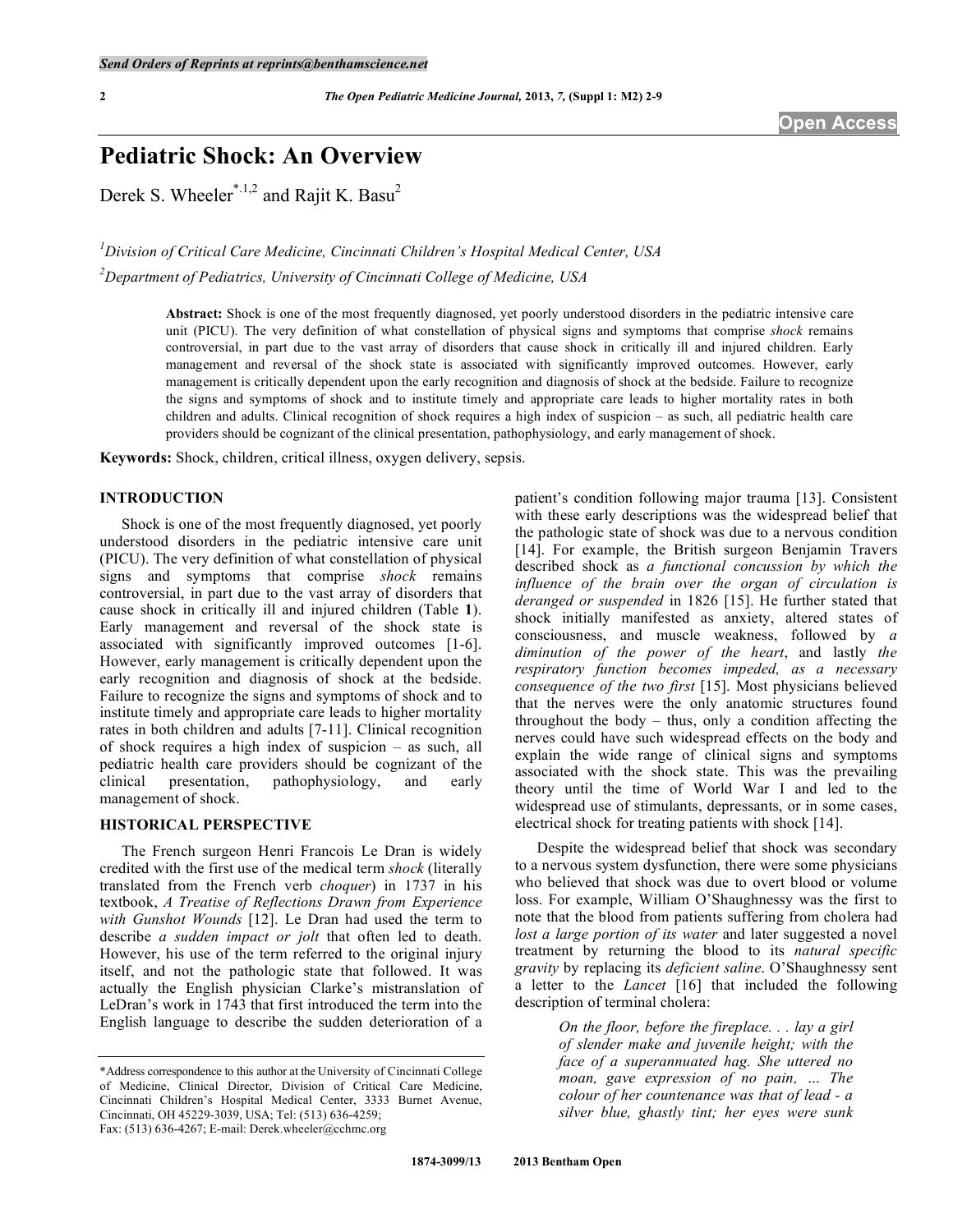### **Table 1. Common Causes of Shock in Children (Modified from Thomas NJ, Carcillo JA.** *New Horiz* **1998; 6:120-129)**

| <b>HYPOVOLEMIC SHOCK</b>                                                            |  |  |  |
|-------------------------------------------------------------------------------------|--|--|--|
| <b>FLUID AND ELECTROLYE LOSSES</b>                                                  |  |  |  |
| <b>VOMITING</b>                                                                     |  |  |  |
| <b>DIARRHEA</b>                                                                     |  |  |  |
| NASOGASTRIC TUBE DRAINAGE                                                           |  |  |  |
| RENAL LOSSES (VIA EXCESSIVE URINARY OUTPUT)                                         |  |  |  |
| DIURETIC ADMINISTRATION                                                             |  |  |  |
| <b>DIABETES MELLITUS</b>                                                            |  |  |  |
| <b>DIABETES INSIPIDUS</b>                                                           |  |  |  |
| ADRENAL INSUFFICIENCY                                                               |  |  |  |
| <b>FEVER</b>                                                                        |  |  |  |
| <b>HEAT STROKE</b>                                                                  |  |  |  |
| <b>EXCESSIVE SWEATING</b>                                                           |  |  |  |
| <b>WATER DEPRIVATION</b>                                                            |  |  |  |
| <b>SEPSIS</b>                                                                       |  |  |  |
| <b>BURNS</b>                                                                        |  |  |  |
| <b>PANCREATITIS</b>                                                                 |  |  |  |
| SMALL BOWEL OBSTRUCTION                                                             |  |  |  |
| <b>HEMORRHAGE</b>                                                                   |  |  |  |
| <b>TRAUMA</b>                                                                       |  |  |  |
| <b>FRACTURES</b>                                                                    |  |  |  |
| <b>SPLEEN LACERATION</b>                                                            |  |  |  |
| LIVER LACERATION                                                                    |  |  |  |
| <b>MAJOR VESSEL INJURY</b>                                                          |  |  |  |
| INTRACRANIAL BLEEDING (ESPECIALLY NEONATES)                                         |  |  |  |
| <b>GASTROINTESTINAL BLEEDING</b>                                                    |  |  |  |
| <b>SURGERY</b>                                                                      |  |  |  |
| <b>CARDIOGENIC SHOCK</b>                                                            |  |  |  |
| <b>MYOCARDITIS</b>                                                                  |  |  |  |
| <b>CARDIOMYOPATHY</b>                                                               |  |  |  |
| MYOCARDIAL ISCHEMIA (E.G. KAWASAKI'S DISEASE, ANOMALOUS ORIGIN OF THE LEFT CORONARY |  |  |  |
| ARTERY, ETC)                                                                        |  |  |  |
| VENTRICULAR OUTFLOW TRACT OBSTRUCTION                                               |  |  |  |
| ACUTE DYSRHYTHMIAS                                                                  |  |  |  |
| POST CARDIOPULMONARY BYPASS                                                         |  |  |  |
| <b>OBSTRUCTIVE SHOCK</b>                                                            |  |  |  |
| TENSION PNEUMOTHORAX                                                                |  |  |  |
| <b>CARDIAC TAMPONADE</b>                                                            |  |  |  |
| PULMONARY EMBOLISM                                                                  |  |  |  |
| <b>DISTRIBUTIVE SHOCK</b><br><b>SEPSIS</b>                                          |  |  |  |
| <b>ANAPHYLAXIS</b>                                                                  |  |  |  |
| NEUROGENIC SHOCK                                                                    |  |  |  |
|                                                                                     |  |  |  |

*deep into the sockets, as though they had been driven in an inch behind their natural position; her mouth was squared; her features flattened; her eyelids black; her fingers shrunk, bent, and inky in their hue. All pulse was gone at the wrist, and a tenacious sweat moistened her bosom. In short, Sir, that face and form I never can forget, were I to live to beyond the period of man's natural age.* 

 The astute clinician will appreciate O'Shaughnessy's apt description of the late stages of uncompensated and irreversible shock here. Ironically, O'Shaughnessy received

a knighthood for his later work on the electric telegraph and not for his work on cholera. Unfortunately, it was not until 1832 that Thomas Latta followed O'Shaughnessy's advice and first attempted intravenous fluid resuscitation.

 Shock has been called a lot of things over the years. Samuel Gross called shock *the rude unhinging of the machinery of life* in 1872 [17]. John Warren called shock *a momentary pause in the act of death* in 1895 [18]. Blalock defined shock as *a peripheral circulatory failure, resulting from a discrepancy in the size of the vascular bed and the volume of the intravascular fluid* in 1940 [19]. Finally, the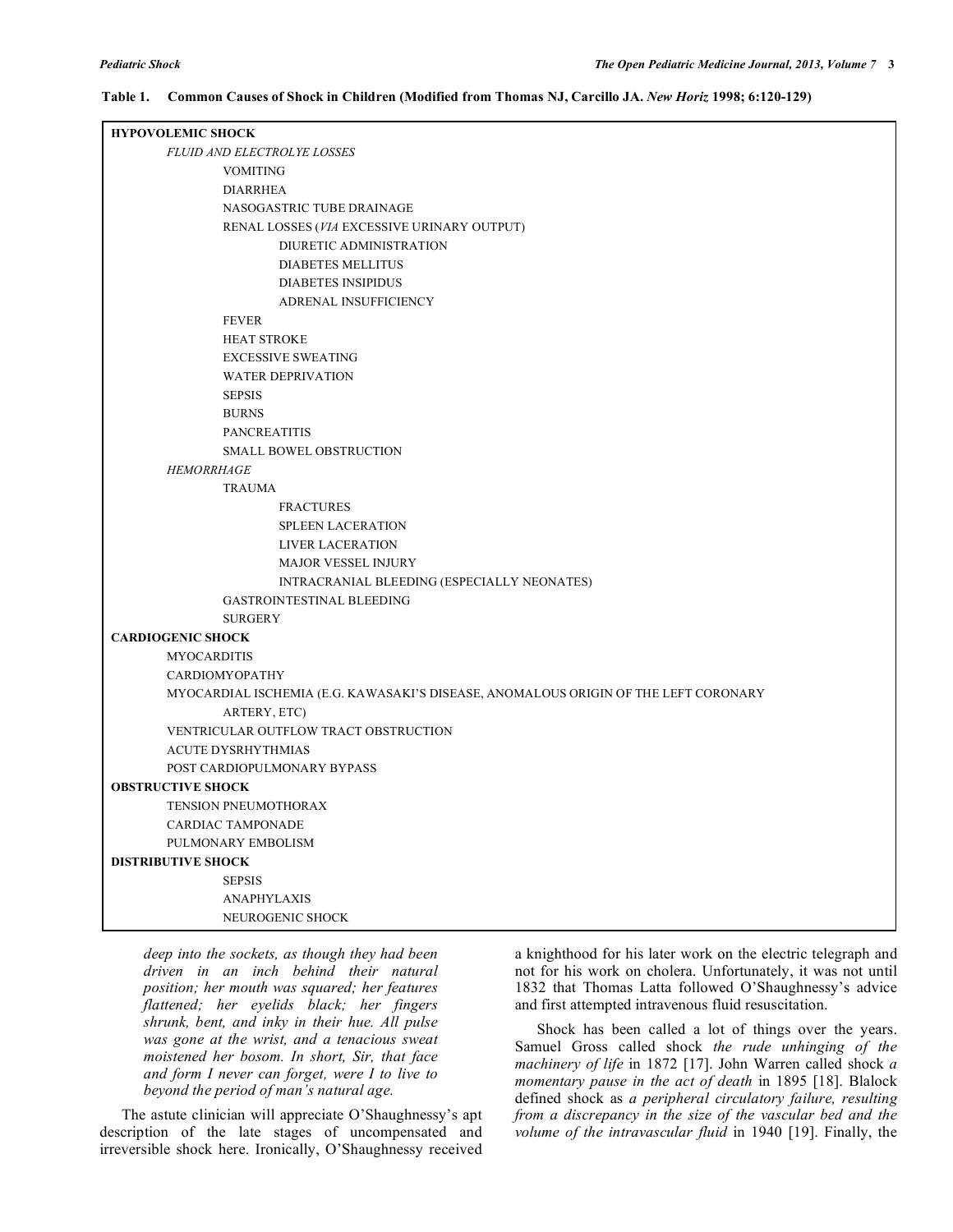famed physiologist Carl Wiggers offered the following definition in 1942:

> *Shock is a syndrome resulting from a depression of many functions but in which reduction of the effective circulating blood volume is of basic importance and in which impairment of the circulation steadily progresses until it eventuates into a state of irreversible circulatory failure* [20].

 While all of these descriptions are appropriate, shock is now commonly defined as a clinical state characterized by an inadequate delivery of oxygen and metabolic substrates to meet the metabolic demands of the cells and tissues of the body. We now recognize Gross' *machinery of life* as the mechanisms that assure adequate oxygen delivery and utilization at the cellular level. Inadequate oxygen delivery results in cellular hypoxia, anaerobic metabolism and resultant lactic acidosis, activation of the host inflammatory response, and eventual vital organ dysfunction.

 Although significant progress has been made in elucidating the molecular and cellular basis of shock, morbidity and mortality from shock remain unacceptably high. Orr and colleagues evaluated a 5,000 patient database of children referred from the community setting to five separate pediatric hospitals in 2000 [2]. Shock, defined in this report by the presence of either hypotension or a capillary refill > 2 seconds was the leading cause of death in these children, regardless of trauma status. Although head trauma was more common among patients who died, shock at the outside community hospital was a major predictor of subsequent death. Of major concern, only 7% of the 5,000 patients were referred for a diagnosis of *shock*, yet more than 40% of these children did, in fact, meet the prospectively defined criteria for the diagnosis of shock. Community physicians were more likely to refer these children for respiratory distress when shock was present, even though the presence of shock was a significant risk factor for subsequent mortality. Therefore, despite the dramatic advances in the care of children with shock over the last 50 years, shock remains both common and often underappreciated in children, even in tertiary care pediatric hospitals.

# **THE PATHOPHYSIOLOGY OF SHOCK**

 Shock is characterized by a relative imbalance between the delivery of oxygen and metabolic substrates and the metabolic demands of the cells and tissues of the body. While the shock state most commonly occurs in the setting of decreased oxygen delivery, it is certainly feasible that excessive metabolic demands could produce a similar pathologic state. However, the body's compensatory mechanisms are able to adjust to meet even incredibly high metabolic demand, so that a state of shock will usually only occur in the setting of decreased oxygen and substrate delivery.

 Under resting conditions, with normal distribution of cardiac output, oxygen delivery  $(DO<sub>2</sub>)$  is more than adequate to meet the total oxygen requirements of the tissues needed to maintain aerobic metabolism, referred to as oxygen

consumption (VO<sub>2</sub>). This excess delivery or *oxygen reserve* serves as a buffer, such that a modest reduction in oxygen delivery is more than adequately compensated by increased extraction of the delivered oxygen, without any significant reduction in oxygen consumption. During stress or vigorous exercise, oxygen consumption markedly increases, as does oxygen delivery. Therefore, in the majority of circumstances, the metabolic demands of the cells and tissues of the body dictate the level of oxygen delivery. However, very little oxygen is stored in the cells and tissues of the body. As oxygen delivery falls with the shock state, oxygen extraction must necessarily increase to meet metabolic demands, and oxygen consumption remains relatively constant (i.e., socalled *delivery-independent* oxygen consumption) (Fig. **1**). However, there is a critical level of oxygen delivery at which the body's compensatory mechanisms are no longer able to keep up with metabolic needs (i.e. the point at which oxygen extraction is maximal). This point is often referred to as the *anaerobic threshold*. Once oxygen delivery falls below this level, oxygen consumption must also fall and is said to become *delivery-dependent*. Notably, lactate production increases significantly beyond this critical point and may often be detected in the peripheral blood.



**Fig. (1).** The oxygen delivery – oxygen consumption relationship.

 For many years, many investigators believed that a socalled pathologic supply-dependency existed in critical illness. Experimental models of sepsis [21-23] and clinical data [24] both reported that the critical oxygen extraction ratio was lower than normal during critical illness - that is oxygen consumption became *delivery-dependent* at a higher critical  $DO<sub>2</sub>$  in critically ill patients. This observation implied an intrinsic defect at the cellular level in oxygen extraction. While an attractive hypothesis, most of the clinical data on which this concept was based are suspect due to the fact that the formulas for  $DO<sub>2</sub>$  and  $VO<sub>2</sub>$  share common variables:

$$
DO2 = CO x (Hb x 1.34x SaO2) + (0.003x PaO2)
$$
 (Eq 1)

$$
VO2 = CO x (Hb x 1.34 x (SaO2 - SvO2) + 0.003 x (PaO2 - PvO2)
$$
 (Eq 2)

 As can be easily identified in the equations above, the calculation of  $DO<sub>2</sub>$  and  $VO<sub>2</sub>$  both share the measurements of cardiac output and arterial oxygen content  $(CaO<sub>2</sub>)$ . The potential for computation error arises because the measurements of these variables in the calculation of  $DO<sub>2</sub>$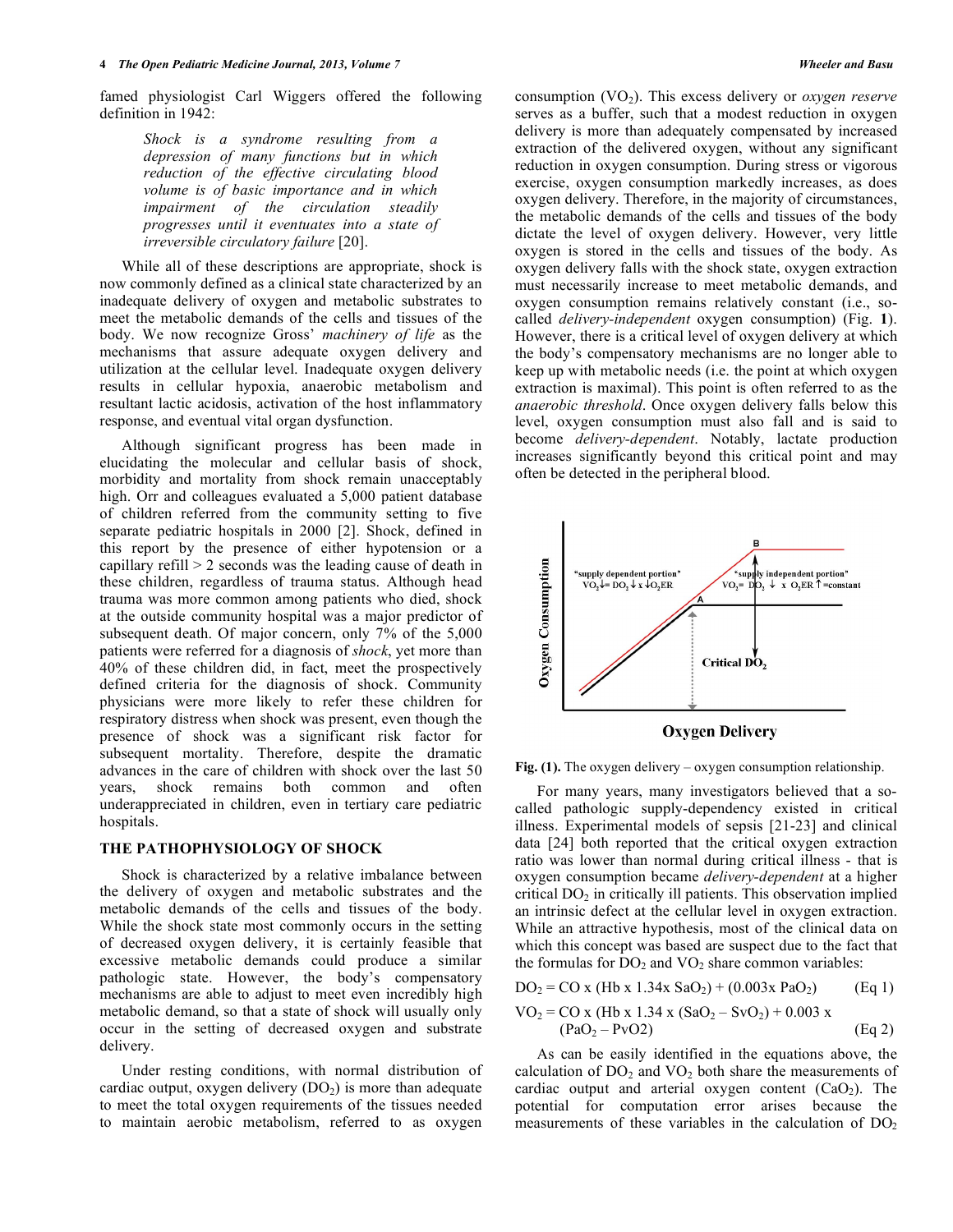and  $VO<sub>2</sub>$  result in a mathematical coupling of measurement errors in the shared variables resulting in false correlation between oxygen delivery and consumption. In order to avoid potential mathematical coupling, oxygen consumption and delivery should be determined independent of each other. Studies in which  $VO<sub>2</sub>$  was directly measured (rather than calculated) have largely disproved this pathologic supply dependency hypothesis. Regardless, during the shock state, the body's compensatory mechanisms, as well as our therapeutic efforts, are largely directed at optimizing the balance between oxygen delivery and consumption.

# **STAGES OF SHOCK**

 During the shock state, the body's compensatory mechanisms (summarized in Table **2**) attempt to maintain vital organ function. The progression of the shock state is commonly divided into three phases: compensated, uncompensated, and irreversible shock [25, 26] (Table **3**). During compensated shock, oxygen delivery to the brain, heart, and kidney is maintained at the expense of *less vital* organs. Signs and symptoms of the shock state, though often subtle, may be apparent even at this early stage. Notably, hypotension is not a feature during this stage – rather, increased peripheral vascular tone and increased heart rate maintain a normal cardiac output and a normal blood

### **Table 2. Compensatory Responses to the Shock State**

pressure. As shock progresses to the *uncompensated stage*, the body's compensatory mechanisms eventually contribute to the further progression of the shock state (e.g., blood is shunted away from the skin, muscles, and gastrointestinal tract in order to maintain perfusion of the brain, heart, and kidneys, leading to ischemia in these vascular beds with subsequent release of toxic substances, further perpetuating the shock state). Cellular function deteriorates further, culminating in end-organ dysfunction. The *terminal* or *irreversible stage* of shock implies irreversible organ injury, especially of the vital organs (brain, heart, and kidneys). Intervention at this late stage is unsuccessful, and death occurs even if therapeutic intervention restores cardiovascular measurements such as heart rate, blood pressure, cardiac output, and oxygen saturation to normal or even supranormal levels.

# **THE FUNCTIONAL CLASSIFICATION OF SHOCK**

 Hinshaw and Cox [27] proposed a classification scheme for shock in 1972 that is still useful today. The four major categories of shock (Table **4**) include (i) hypovolemic shock (shock as a consequence of inadequate circulating volume), (ii) obstructive shock (shock caused by obstruction of blood flow to and from the heart), (iii) cardiogenic shock (shock caused by primary pump failure), and (iv) distributive shock

| <b>Compensatory Mechanisms to Maintain Effective Blood Volume</b>               |                                                                                                                |  |  |  |  |
|---------------------------------------------------------------------------------|----------------------------------------------------------------------------------------------------------------|--|--|--|--|
| 1.                                                                              | Decreased venous capacitance (via venoconstriction)                                                            |  |  |  |  |
|                                                                                 | Increased sympathetic tone<br>a.                                                                               |  |  |  |  |
|                                                                                 | Increased circulating epinephrine (secondary to release from the adrenal medulla)<br>b.                        |  |  |  |  |
|                                                                                 | Increased circulating angiotensin II (secondary to activation of the renin-angiotensin-aldosterone axis)<br>c. |  |  |  |  |
|                                                                                 | Increased circulating vasopression (secondary to release from the posterior pituitary gland)<br>d.             |  |  |  |  |
| $\mathcal{D}$                                                                   | Decreased renal losses of fluid                                                                                |  |  |  |  |
|                                                                                 | Decreased Glomerular Filtration Rate (GFR)<br>a.                                                               |  |  |  |  |
|                                                                                 | Increased circulating aldosterone (secondary to activation of the renin-angiotensin-aldosterone axis)<br>b.    |  |  |  |  |
|                                                                                 | Increased circulating vasopressin (anti-diuretic hormone)<br>$\mathbf{c}$ .                                    |  |  |  |  |
| 3.                                                                              | Fluid re-distribution to the vascular space                                                                    |  |  |  |  |
|                                                                                 | Starling effect (fluid redistribution from the interstitial space)<br>a.                                       |  |  |  |  |
|                                                                                 | Osmotic effect (fluid redistribution from the intracellular space)<br>b.                                       |  |  |  |  |
|                                                                                 | <b>Compensatory Mechanisms to Optimize Cardiac Performance</b>                                                 |  |  |  |  |
| $1_{-}$                                                                         | <b>Increased Heart Rate</b>                                                                                    |  |  |  |  |
|                                                                                 | Increased sympathetic tone<br>a.                                                                               |  |  |  |  |
|                                                                                 | Increased circulating epinephrine (secondary to release from the adrenal medulla)<br>$b$                       |  |  |  |  |
| $\overline{2}$ .                                                                | <b>Increased Contractility</b>                                                                                 |  |  |  |  |
|                                                                                 | Increased sympathetic tone<br>a.                                                                               |  |  |  |  |
|                                                                                 | Increased circulating epinephrine (secondary to release from the adrenal medulla)<br>$b$                       |  |  |  |  |
| 3.                                                                              | Increased Frank-Starling Mechanism (Increased Preload = Increased Cardiac Output)                              |  |  |  |  |
|                                                                                 | Decreased venous capacitance (see above)<br>a.                                                                 |  |  |  |  |
|                                                                                 | Decreased renal losses of fluid (see above)<br>$b$                                                             |  |  |  |  |
|                                                                                 | Fluid redistribution to the vascular space (see above)<br>$\mathbf{c}$ .                                       |  |  |  |  |
|                                                                                 | Compensatory Mechanisms to Preferentially Maintain Perfusion of Vital Organs ("Dive Reflex")                   |  |  |  |  |
| 1.                                                                              | Extrinsic regulation of systemic arterial tone                                                                 |  |  |  |  |
| 2.                                                                              | Auto-regulation of vital organs (Brain, Heart, Kidneys)                                                        |  |  |  |  |
| <b>Compensatory Mechanisms to Optimize Oxygen Unloading at the Tissue Level</b> |                                                                                                                |  |  |  |  |
| 1.                                                                              | Increased RBC 2,3-DPG                                                                                          |  |  |  |  |
| 2.                                                                              | Tissue Acidosis (Bohr Effect)                                                                                  |  |  |  |  |
| 3.                                                                              | Decreased tissue PO2                                                                                           |  |  |  |  |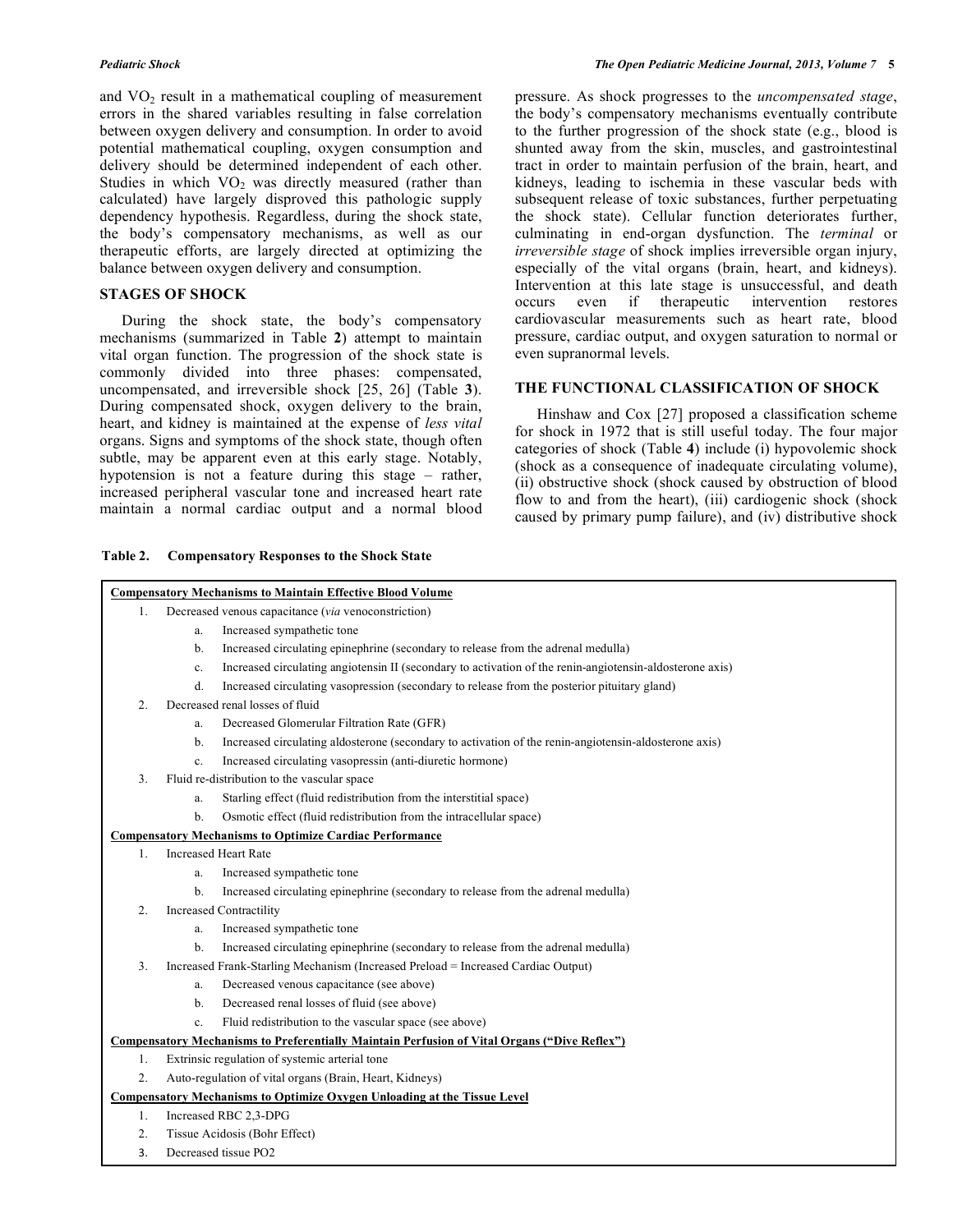#### **Table 3. Stages of Shock**

Г

| <b>Organ System</b>    | <b>Compensated Shock</b>                                                           | <b>Uncompensated Shock</b>                                                         | <b>Irreversible Shock</b>                    |
|------------------------|------------------------------------------------------------------------------------|------------------------------------------------------------------------------------|----------------------------------------------|
| Central Nervous System | Agitation<br>Anxiety<br>Lethargy<br>Somnolence                                     | Altered mental status<br>Encephalopathy<br>Hypoxic-ischemic injury                 | Hypoxic-ischemic injury and<br>cell necrosis |
| Heart                  | Tachycardia                                                                        | Tachycardia<br>Bradycardia                                                         | Myocardial ischemia<br>Cell Necrosis         |
| Lungs                  | Tachypnea<br><b>Increased WOB</b>                                                  | Acute Respiratory Failure                                                          | Acute Respiratory Failure                    |
| Kidneys                | Oliguria<br>↑ urinary osmolality<br>↑ urinary sodium<br>$FE_{Na} < 1$              | <b>Acute Tubular Necrosis</b><br><b>Acute Renal Failure</b>                        | Tubular necrosis                             |
| Gastrointestinal Tract | Ileus<br>Feeding intolerance<br>Stress gastritis                                   | Pancreatitis<br>Acalculouscholecystitis<br>GI Bleeding<br><b>Gut Translocation</b> | GI Bleeding<br>Sloughing                     |
| Liver                  | Centrilobular injury<br>Elevated transaminases                                     | Centrilobular necrosis<br><b>Shock Liver</b>                                       | Hepatic Failure                              |
| Hematologic            | Endothelial activation<br>Platelet activation<br>(Pro-coagulant, Hypofibrinolytic) | <b>DIC</b>                                                                         | <b>DIC</b>                                   |
| Metabolic              | Glycogenolysis<br>Gluconeogensis<br>Lipolysis<br>Proteolysis                       | Glycogen depletion<br>Hypoglycemia                                                 | Hypoglycemia                                 |
| Immune System          | Immunoparalysis                                                                    | Immunoparalysis                                                                    | Immunoparalysis                              |

(shock caused by maldistribution of the circulating volume). Notably, distributive shock encompasses anaphylactic shock, septic shock, and neurogenic shock. A system containing a reservoir tank, pump, and a set of pipes is a useful analogy in further explaining the classification (and pathophysiology of shock). In this system, a hydraulic pump distributes water through a network of pipes, returning to a reservoir tank. The heart is the pump, the vascular blood volume is the reservoir, and the network of pipes are analogous to the vascular system. Hypovolemic shock is analogous to an empty reservoir tank ("the tank is empty"). Cardiogenic shock is analogous to a broken pump. Obstructive shock analogous when there is a blockage in the network of pipes, such that water cannot return to the reservoir. Finally, distributive shock is analogous to a situation in which the network of pipes have become quite leaky or, in some cases, stretched or bent beyond repair [28]. Notably, children sufferingfrom distributive shock are often further classified into *cold shock* or *warm shock*;the difference being the integrity of the systemic vascular endothelium (the "pipes"). With too little resistance to blood flow, patients present in *warm shock* (hypotensive, flash capillary refill, bounding pulses, warm extremities), while too much resistance or leakage in the

pipes leads to *cold shock* (hypotensive, delayed capillary refill, poor pulses, mottled and cool extremities).

**Table 4. Classification of Shock** 

| <b>Type of Shock</b> | Preload                       | <b>Afterload</b> | Contractility |
|----------------------|-------------------------------|------------------|---------------|
| <b>Hypovolemic</b>   |                               |                  |               |
| Cardiogenic          |                               |                  |               |
| <b>Obstructive</b>   |                               |                  |               |
| <b>Distributive</b>  | $\uparrow, \downarrow$ , or N |                  |               |

 While relatively arbitrary, especially when viewed in the context that different features of each category may be present at the same time (e.g. septic shock is often characterized by manifestations of hypovolemic shock, cardiogenic shock, and distributive shock at the same time), this classification scheme provides valuable information about the physiological alterations involved, including changes in preload ("the tank"), contractility ("the pump"), and afterload ("the pipes"). Knowledge of these physiological alterations can then be used to guide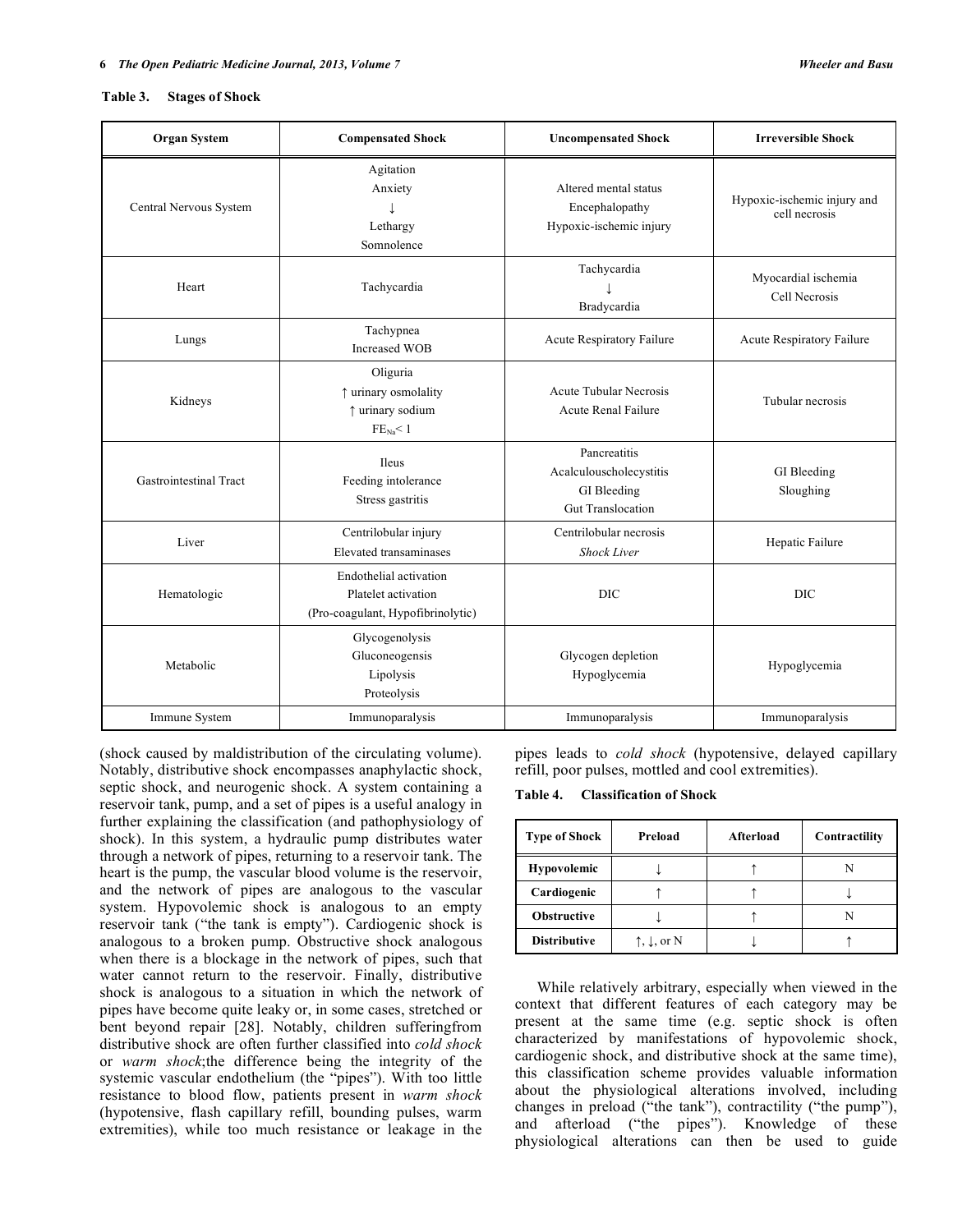| Agent                                                 | <b>Dose Range</b>                                                                                        | <b>Comments</b>                                                                                                                                                                                  |
|-------------------------------------------------------|----------------------------------------------------------------------------------------------------------|--------------------------------------------------------------------------------------------------------------------------------------------------------------------------------------------------|
| Dopamine $1,2,3$                                      | $3-5 \mu g/kg/min$                                                                                       | Renal-dose dopamine (primarily dopaminergic agonist activity);<br>increases renal and mesenteric blood flow, increases natriuresis and<br>urine output                                           |
|                                                       | $5-10 \mu g/kg/min$                                                                                      | Inotropic ( $\beta_1$ agonist) effects predominate; increases cardiac<br>contractility, heart rate, and blood pressure                                                                           |
|                                                       | $10-20 \mu g/kg/min$                                                                                     | Vasopressor $(a_1$ agonist) effects predominate; increases peripheral<br>vascular resistance and blood pressure                                                                                  |
| Dobutamine <sup>1,2</sup>                             | $5-10 \mu g/kg/min$                                                                                      | Inotropic effects ( $\beta_1$ agonist) predominate; increases contractility and<br>reduces afterload                                                                                             |
| Epinephrine <sup>1,2</sup>                            | $0.03 - 0.1 \mu g/kg/min$                                                                                | Inotropic effects ( $\beta_1$ and $\beta_2$ agonist) predominate, increases<br>contractility and heart rate; may reduce afterload to a slight extent via<br>$\beta_2$ effects                    |
|                                                       | $0.1-1 \mu g/kg/min$                                                                                     | Vasopressor effects ( $\alpha_1$ agonist) predominate; increases peripheral<br>vascular resistance and blood pressure                                                                            |
| Norepinephrine <sup>1,2</sup>                         | $0.1-1 \mu g/kg/min$                                                                                     | Potent vasopressor ( $\alpha_1$ and $\beta_1$ agonist); increases heart rate,<br>contractility, and peripheral vascular resistance; absent $\beta_2$ effect<br>distinguishes it from epinephrine |
| Phenylephrine <sup>1,2,4</sup>                        | $0.1 - 0.5 \mu g/kg/min$                                                                                 | Potent vasopressor with primarily $\alpha_1$ agonist effects; indicated in<br>tetralogy of Fallot hypercyanotic spells ( <i>tet spells</i> )                                                     |
| Vasopressin <sup>1,2,5</sup>                          | $0.0003 - 0.002$ units/kg/min<br>$(0.018 - 0.12 \text{ units/kg/h})$                                     | Vasopressor ( <i>via</i> $V_1$ ) without inotrope activity; may be indicated in<br>refractory shock                                                                                              |
| Nitroglycerin <sup>1,4,6</sup>                        | $0.5-3 \mu g/kg/min$                                                                                     | Dos dependent venodilator and vasodilator (cGMP mediated)                                                                                                                                        |
| Nitroprusside <sup>1,7</sup>                          | $0.5-3 \mu g/kg/min$                                                                                     | Systemic arterial vasodilator (c GMP mediated)                                                                                                                                                   |
| Inamrinone $1,8$                                      | 0.75 mg/kg I.V. bolus over 2-3 minutes followed<br>by maintenance infusion $5-10 \mu g/kg/min$           | Inodilator (Type III phosphodiesterase inhibitor); increases cardiac<br>output via increased contractility and afterload reduction                                                               |
| Milrinone <sup>1,9</sup>                              | 50 μg/kg administered over 15 minutes followed by<br>a continuous infusion of 0.5-0.75 $\mu$ g/kg/minute | Inodilator (Type III phosphodiesterase inhibitor); increases cardiac<br>output via increased contractility and afterload reduction                                                               |
| Prostaglandin $E_1$ (PGE <sub>1</sub> ) <sup>10</sup> | $0.3 - 0.1 \mu g/kg/min$                                                                                 | Maintains patent ductus arteriosus (cAMP effect)                                                                                                                                                 |

#### **Table 5. Vasoactive Pharmacologic Agents Commonly Used in the Management of Pediatric Shock**

<sup>1</sup>Correct volume depletion prior to starting infusion.

2 Extravasation may produce tissue necrosis (as a general recommendation, should be administered *via* central venous access). Treatment with subcutaneous administration of phentolamine as follows:

Neonates: Infiltrate area with a small amount (e.g., 1 mL) of solution (made by diluting 2.5-5 mg in 10 mL of preservative free NS) within 12 hours of extravasation; do not exceed 0.1 mg/kg or 2.5 mg total.

Infants, Children, and Adults: Infiltrate area with a small amount (eg, 1 mL) of solution (made by diluting 5-10 mg in 10 mL of NS) within 12 hours of extravasation; do not exceed 0.1-0.2 mg/kg or 5 mg total.

 ${}^{3}$ Dopamine has exhibited nonlinear kinetics in children (dose changes may not achieve steady-state for approximately 1 hour, compared to 20 minutes in adults).

Exhibits rapid tachyphylaxis (dose may need to be increased with time to achieve same clinical effect).

<sup>5</sup>Dose not well established in children or adults; Abrupt discontinuation of infusion may result in hypotension (gradually taper dose to discontinue the infusion); May be associated with profound peripheral vasoconstriction (leading to tissue ischemia).

<sup>6</sup>May cause profound hypotension in volume-depleted patients; Nitroglycerin adsorbs to plastics; I.V. must be prepared in glass bottles and special administration sets intended for nitroglycerin (nonpolyvinyl chloride) must be used.

7 Converted to cyanide by erythrocyte and tissue sulfhydryl group interactions; cyanide is converted in the liver by the enzyme rhodanase to thiocyanate (thiocyanate levels should be monitored).

<sup>8</sup>Metabolized in the liver; Causes thrombocytopenia (may be dose-related); Milrinone is now preferred agent

Metabolized in the kidney; Relatively long half-life (use with caution in children with hemodynamic instability)<br><sup>10</sup>Dose may be decreased once the ductusarteriosus has opened with very little change in therapeutic effects

appropriate management. In the remainder of this review, we will provide a general overview on the management of shock in children. However, the subtle nuances in clinical presentation, pathophysiology, and management of each of these categories of shock will be discussed in greater detail in subsequent reviews in this supplement.

# **MANAGEMENT OF SHOCK – GENERAL CONSIDERATIONS**

 General initial shock management can be divided into three epochs: resuscitation, stabilization, and ongoing management/treatmentof multiple organ injury. The initial

resuscitation and stabilization phases will be discussed below. Ongoing management and treatment of multiple organ injury occurs in the pediatric intensive care unit (PICU) setting and will not be discussed further here.

## **Initial Resuscitation Phase**

 Initial resuscitation of shock depends on early recognition and the "golden hour" of treatment. The first hour of resuscitation of a child in shock should be directed towards the goals of maintaining an airway, oxygenation, ventilation, and adequate circulation (the ABCs). Specifically, following recognition of shock, vascular access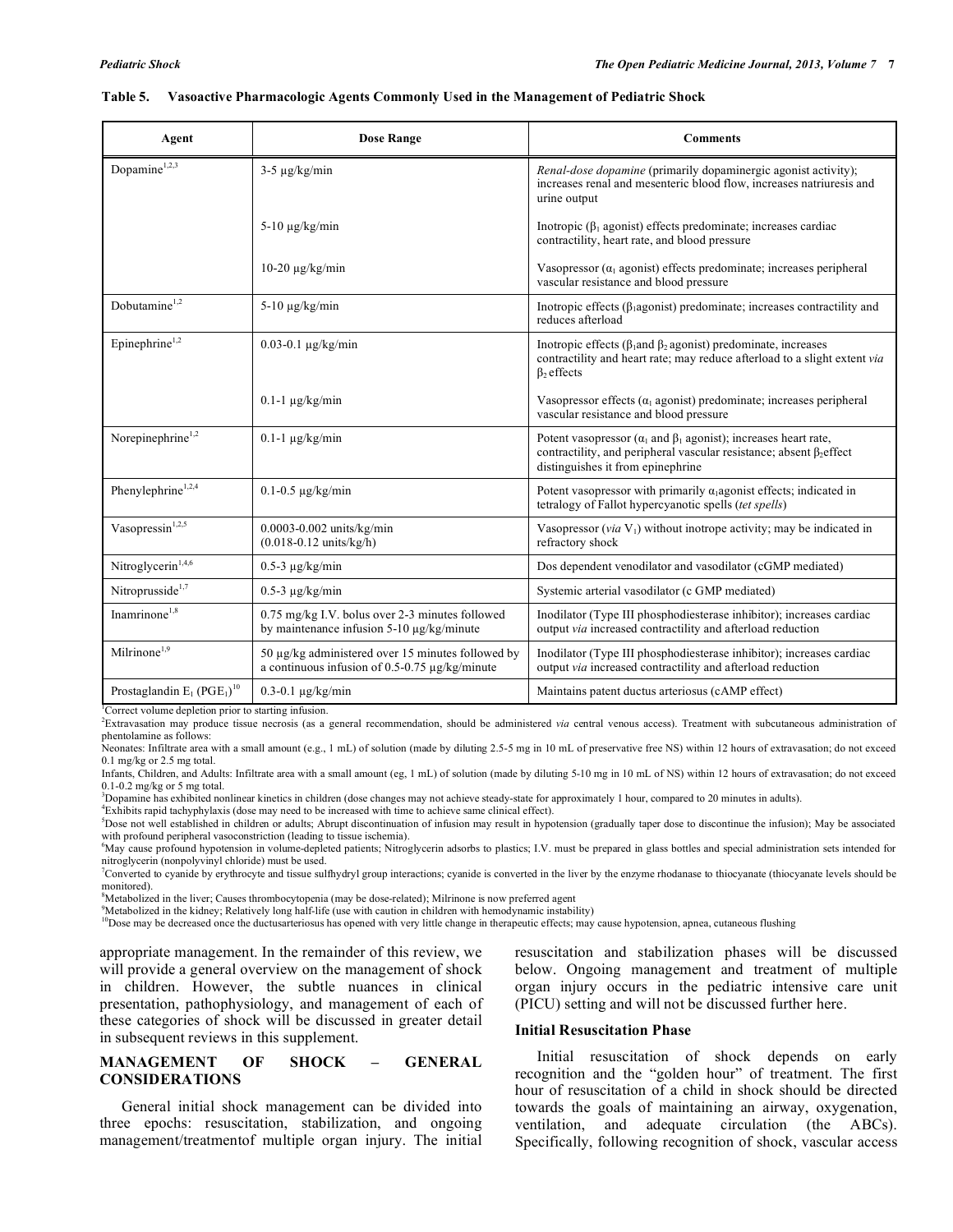should be secured as rapidly as possible, followed by volume resuscitation with isotonic saline or colloid fluid boluses of 20 mL/kg every 5 minutes to a total of 60 mL/kg [29, 30]. Antibiotics should be administered to children with suspected sepsis within the first 15 minutes of shock management. In addition, any electrolyte abnormalities (hypoglycemia, hypocalcemia) should be corrected [30]. Additionally, stress-dose hydrocortisone should be administered to children at risk for adrenal insufficiency (e.g., chronic steroid use or history of adrenal suppression).

 Critically ill children with shock require close monitoring with continuous pulse oximetry, continuous electrocardiography (ECG) (usually lead II), and either non-invasive (but frequent) or invasive (e.g., arterial catheter) blood pressure monitoring. Urine output and mental status should also be monitored closely. Several clinical signs can be used as therapeutic endpoints of resuscitation, including heart rate (generally  $\leq 90$  or  $> 160$  beats per minutes in infants and  $\leq 70$ or >150 beats per minute in young children), capillary refill of less than 2 seconds, normal pulses without a differential between central and peripheral pulses, and warm extremities. Appropriate targets for blood pressure are age-dependent to maintain adequate end-organ perfusion pressure (Mean blood pressure – central venous pressure) between 55 mm Hg (neonates and infants) and 65 mm Hg (older children) [30-32].

 If the child's clinical state has not significantly improved after 60 mL/kg volume resuscitation, central vascular access should be obtained, if possible. If necessary (though not ideal), inotropes (dopamine and epinephrine) may be administered peripherally until central vascular access can be obtained – as a dilute solution and with a fast flow rate to ensure delivery to target organs [33]. Care must be taken to ensure there is no peripheral infiltration or ischemia when running a central acting agent through a peripheral IV [34, 35].

### **Stabilization Phase**

 During stabilization, more advanced interventional skills and monitoring capability is often required. A stable airway should be secured, if necessary, and adequate ventilation should be maintained. In shock, children may progress rapidly from respiratory alkalosis (mediated from central hyperventilation from the etiology of shock) to a respiratory acidosis (as patients decompensate and metabolic acidosis complicates hemodynamic stability). Assuming control of a patient's airway and breathing can shift the 40% of the cardiac output dedicated to the respiratory system towards the other vital organs such as the brain and kidneys. Central vascular access should be obtained, if it was not already done so during the initial resuscitation phase. Restoration of a more normal hemodynamic state at this stage will often require administration of vasoactive medications (Table **5**). There have not been any randomized, controlled trials to determine which vasoactive medication is best in pediatric shock. However, expert consensus [30] suggests that dopamine is the first-line vasoactive agent for the management of pediatric shock. Epinephrine is frequently used to further augment cardiac contractility (and thus cardiac output) and increase systemic vascular resistance. In the presence of catecholamine-refractory shock (e.g, poor

hemodynamics despite escalating inotropic and vasopressor support, with appropriate correction of electrolytes and fluid resuscitation), more advanced monitoring techniques for titration of therapies to specific hemodynamic variablesare required. Additional therapies at this stage may include extracorporeal support (e.g., ECMO – extracorporeal membrane oxygenation).

# **CONFLICT OF INTEREST**

 The authors confirm that this article content has no conflict of interest.

# **ACKNOWLEDGEMENTS**

Declared none.

# **REFERENCES**

- [1] Han YY, Carcillo JA, Dragotta MA, *et al*. Early reversal of pediatric-neonatal septic shock by community physicians is associated with improved outcome. Pediatrics 2003; 112: 793-9.
- [2] Orr RA, Kuch B, Carcillo J, Han Y. Shock is under-reported in children transported for respiratory distress: a multi-center study. Crit Care Med 2003; 31: A18 (abstract).
- [3] de Oliveira CF, de Oliveira DS, Gottschald AF, *et al*. ACCM/PALS haemodynamic support guidelines for paediatric septic shock: An outcomes comparison with and without monitoring of central venous oxygen saturation. Intensive Care Med 2008; 34: 1065-75.
- [4] Oliveira CF, Nogueira de Sa FR, Oliveira DS, *et al*. Time- and fluid-sensitive resuscitation for hemodynamic support of children in septic shock: Barriers to the implementation of the American College of Critical Care Medicine/Pediatric Advanced Life Support Guidelines in a pediatric intensive care unit in a developing world. Pediatr Emerg Care 2008; 24: 810-5.
- [5] Larsen GY, Mecham N, Greenberg R. An emergency department septic shock protocol and care guidelines for children initiated at triage. Pediatrics 2011; 127: e1585-e92.
- [6] Cruz AT, Perry AM, Williams EA, Graf JM, Wuestner ER, Patel B. Implementation of goal-directed therapy for children with suspected sepsis in the emergency department. Pediatrics 2011; 127: e758-e66.
- [7] Barrow RE, Jeschke MG, Herndon DN. Early fluid resuscitation improves outcomes in severely burned children. Resuscitation 2000; 45: 91-6.
- [8] Booy R, Habibi P, Nadel S, *et al*. Reduction in case fatality rate from meningococcal disease associated with improved healthcare delivery. Arch Dis Child 2001; 85: 386-90.
- [9] Kumar A, Roberts D, Wood KE, *et al*. Duration of hypotension before initiation of effective antimicrobial therapy is the critical determinant of survival in human septic shock. Crit Care Med 2006; 34: 1589-96.
- [10] Odetola FO, Rosenberg AL, Davis MM, Clark SJ, Dechert RE, Shanley TP. Do outcomes vary according to the source of admission to the pediatric intensive care unit? Pediatr Crit Care Med 2008; 9: 20-5.
- [11] Pollard AJ, Nadel S, Ninis N, Faust SN, Levin M. Emergency management of meningococcal disease: eight years on. Arch Dis Child 2007; 92: 283-6.
- [12] LeDran HF. A Treatise, or Reflections Drawn from Practice on Gun-shot Wounds. London1737.
- [13] Mello PMVC, Sharma VK, Dellinger RP. Shock: An overview. Semin Respir Crit Care Med 2004; 25: 619-28.
- [14] Manji RA, Wood KE, Kumar A. The history and evolution of circulatory shock. Crit Care Clin 2009; 25: 1-29.
- [15] Travers B. An inquiry concerning that disturbed state of the vital functions usually denominated constitutional irritation. London: Liongman, Rees, Orme, Brown, and Green; 1826.
- [16] O'Shaughnessy WB. The cholera in the North of England. Lancet 1831; 1: 401-4.
- [17] Gross SG, editor. A System of Surgery: Pathological, Diagnostic, Therapeutic, and Operative. Philadelphia: Lea and Febiger 1872.
- [18] Warren JC. Surgical Pathology and Therapeutics. Philadelphia: W.B. Saunders 1895.